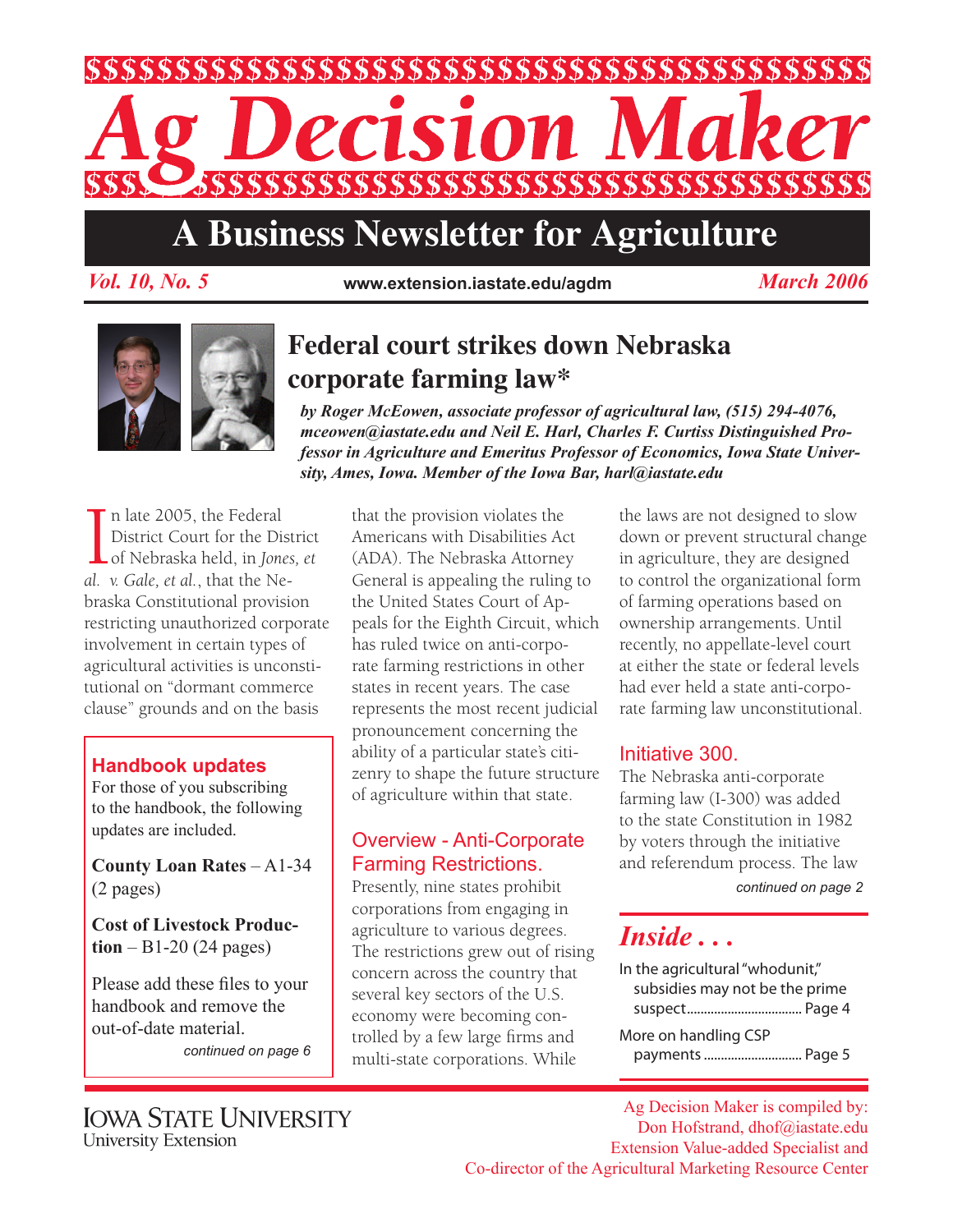# 

*Federal court strikes down Nebraska corporate farming law, continued from page 1*

prohibits a corporation or syndicate from acquiring or obtaining an interest in any title to real estate used for farming or ranching in Nebraska, or from engaging in farming or ranching in the state. A syndicate is defined as a limited partnership other than a limited partnership in which the partners are members of a family or a trust created for the benefit of a member of the family, related to one another within the fourth degree of kindred (first cousins) or their spouses, at least one of whom is a person residing on or actively engaged in the day-to-day labor and management of the farm or ranch. Numerous exceptions exist, but the major one is for family farm or ranch corporations (defined as a majority of the voting stock held by members of the family) or a trust created for the benefit of a member of the family. The majority shareholders must be related to each other within the fourth degree of kindred (or be the spouse of a family member), and at least one family member must either reside on the farm or be actively engaged in the day-to-day labor and management of the farm.

#### *Jones, et al. v. Gale, et al.*

The plaintiffs were engaged in agricultural activities to a certain degree. They all claimed that I-300 barred their proposed activities and challenged the law on the basis that it violated the "dormant commerce clause," the Privileges and Immunities Clause and the Equal Protection Clause of the U.S. Constitution. Two of the plaintiffs were disabled and claimed that I-300 also violated the ADA because of the requirement that at least one family member be "a person residing on or actively engaged in the day to day labor and management of the farm or ranch."

# The "Dormant Commerce Clause."

The Commerce Clause of the U.S. Constitution forbids discrimination against commerce, which repeatedly has been held to mean that state and localities may not discriminate against the transactions of out-of-state actors in interstate markets even when the Congress has not legislated on the subject. The overriding rationale of the commerce clause was to create and foster the development of a common market among the states and to eradicate internal trade barriers. Thus, a state may not enact rules or regulations requiring out-of–state commerce to be

conducted according to the enacting state's terms. So, states have the power to regulate economic activity within their borders, but cannot do so in a discriminatory manner. If the state has been motivated by a discriminatory purpose, the state bears the burden to show that it is pursuing a legitimate purpose that cannot be achieved with a nondiscriminatory alternative. However, if the state regulates without a discriminatory purpose but with a legitimate purpose, the provision will be upheld unless the burden on interstate commerce is clearly excessive in relation to the benefits that the state derives from the regulation. In essence, a state is free to regulate economic transactions occurring within its borders in the manner it deems appropriate as long as it is done in a nondiscriminatory fashion, but is not free to regulate economic conduct occurring elsewhere.

# The court's "dormant commerce clause" analysis.

The court held that I-300 was facially discriminatory because it "was conceived and born in protectionist fervor," and that the ballot title and language of I-300 clearly indicated that Nebraskans would be given "favored treatment" on the basis that it would be more economically feasible for those living in close proximity to Nebraska farm and ranches to provide "day-to-day physical labor and management." As such, the court continued down the path established by the Eighth Circuit in two earlier cases involving anti-corporate farming laws from South Dakota and Iowa, where the court did not examine the actual impact on economic conduct by in-state and out-ofstate firms, instead relying on statements of legislators and ballot titles to find discrimination against interstate commerce. But, the court appeared to go even further when it stated, "When it is apparent from the *language* of a …state constitutional amendment…that its *effect* is to burden out-of state economic interests and benefit in-state economic interests, the party challenging it should not be required to bear the burden of an evidentiary hearing to prove the obvious" [emphasis added]. Unfortunately, the court did not provide any explanation as to how the text of I-300, by itself, can have a discriminatory impact on interstate commerce. While the court was correct to examine the text of I-300, the text clearly